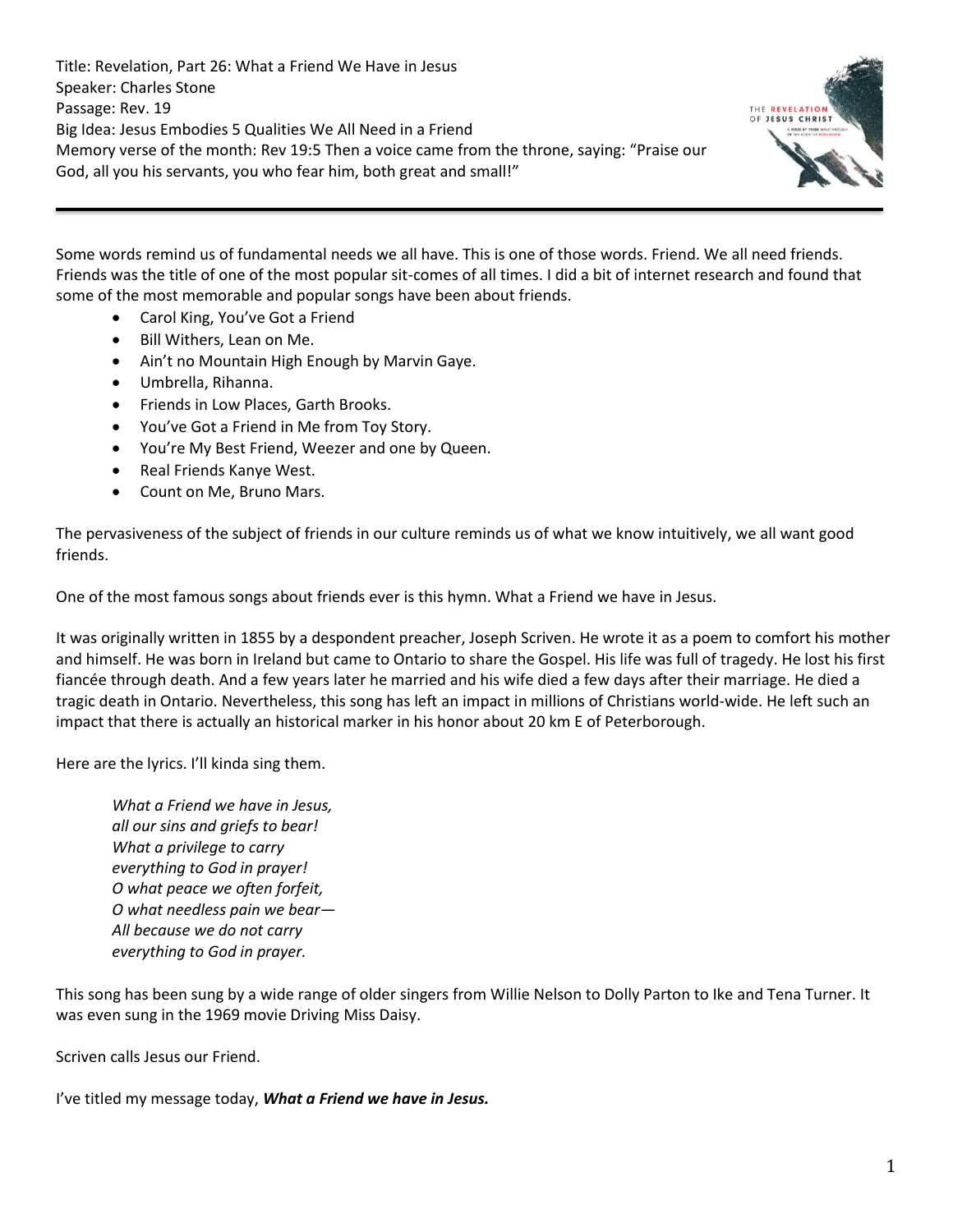

**Big Idea** 

Jesus Embodies 5 **Qualities** We All Need in a Friend

We continue our series in the book of Revelation, and we learn in Revelation 19 what a good friend he is. Remember that Revelation is a book of prophecy that gives us a glimpse into the future end times, and it reminds us that God is in charge, Jesus wins and will return, and we must be faithful in an increasingly topsyturvy world.

Let's let this Bible Project Animation catch us up by going back to chapter 17 and bringing us into chapter 19.

## **Video 6.08-8.30**

# o **<https://bibleproject.com/explore/video/revelation-12-22/>**

In the first six verses John sees two visions of these great multitudes that are praising God for his perfect judgment on evil as the end times approach. The first series of praises were about God's judging Babylon that represented empires and nations opposing God. The new series of praises are due to the final destruction of evil and satan and when the church, called the bride of Christ, is united with Jesus.

# **<sup>5</sup>… "Praise our God, all you his servants, you who fear him, both small and great!"**

All socio-economic, intellectual, and spiritual stage distinctions are transcended in the united worship of the church. We all stand equally before God and have the privilege of worshiping him.<sup>1</sup>

# **7 Let us rejoice and be glad and give him glory!**

"To give God the glory" is to ascribe all that is noble, all that is just, all that is righteous, all that is good to him and to him alone. This is not to say that there is nothing good or noble arising from man or angel, but that human goodness or nobility is to God like the light of the moon is to the sun. On its own the moon is dark but becomes a light giver through the light provided by the sun. So, all human and angelic goodness and nobility is ultimately a matter of the grace of God, and all heaven recognizes this truth<sup>2</sup>

Another reason to rejoice is for this future wedding. In the Bible the church is described using wedding word pictures. The church is the bride of Christ, and a big feast awaits the culmination of the wedding.

# **For the wedding of the Lamb has come, and his bride has made herself ready.**

Christ has purchased his followers with his blood (1:5; 5:9), and he expects us to live faithfully for him (2:10; 13:10;  $14:12$ ).<sup>3</sup>

This wedding has come so the bride gets her wedding gown.

# **8 Fine linen, bright and clean, was given her to wear." (Fine linen stands for the righteous acts of the saints.)**

Linen was expensive then and worn by priests and royalty. It's a contrast to the showiness of the prostitute's dress we saw a couple of weeks ago, the prostitute picturing those nations and cultures in opposition to God.

This dress of this bride is simple, bright, clean, and highly prized.

This is a powerful picture of grace and works. The linen was given (salvation is a free gift given to those who believe). And righteous acts and 'making herself ready' are the works done in response to God's free gift and done because of our

<sup>1</sup> Osborne, G. R. (2016). *[Revelation: Verse by Verse](https://ref.ly/logosres/vbv87rev?ref=Bible.Re19.5&off=1184&ctx=lm+115:13+and+means+~all+stand+equally+be)* (p. 309). Bellingham, WA: Lexham Press.

<sup>2</sup> Patterson, P. (2012). *[Revelation](https://ref.ly/logosres/nac39?ref=Bible.Re19.1-10&off=8148&ctx=+give+God+the+glory.~+%E2%80%9CTo+give+God+the+gl)*. (E. R. Clendenen, Ed.) (Vol. 39, p. 343). Nashville, TN: B&H.

<sup>3</sup> Osborne, G. R. (2016). *[Revelation: Verse by Verse](https://ref.ly/logosres/vbv87rev?ref=Bible.Re19.6-10&off=3245&ctx=d+made+them+white.%E2%80%9D+~Christ+has+purchased)* (p. 310). Bellingham, WA: Lexham Press.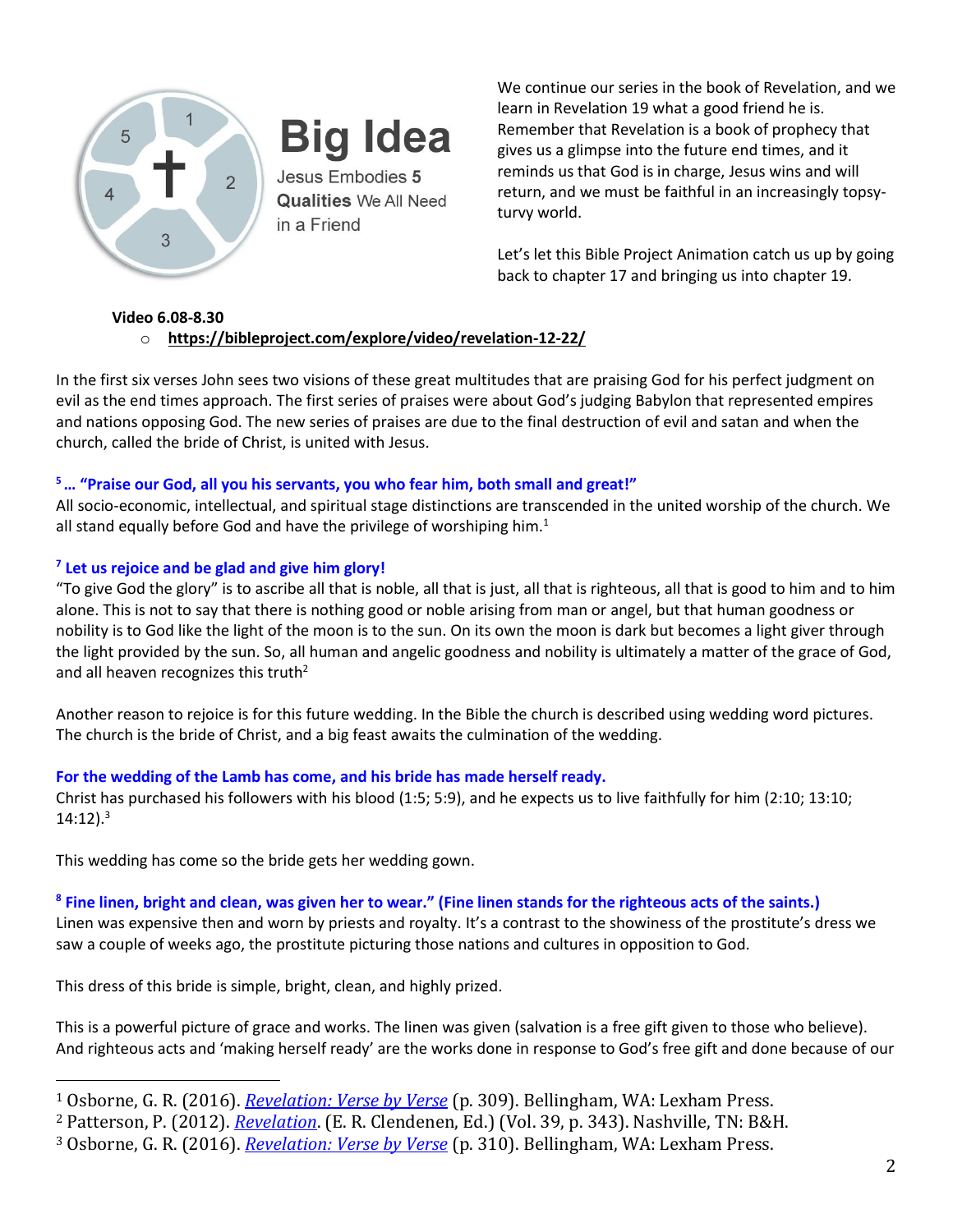love for what Jesus did, not to gain his approval or to merit salvation. God's blessings or rewards are given as a result of our faithfulness.

This marriage word picture goes all the way back into the OT as Israel is seen as the chosen bride of God. Then it picks up in the NT.

It's a great parallel because of the common elements in a human marriage and this image of the Church as bride of Christ like love, intimate communion, joy, and fidelity to both parties.

To understand this, it helps to understand Hebrew marriage customs. First was a betrothal, considered more binding than our engagement.

*The terms of the marriage are accepted in the presence of witnesses and God's blessing is pronounced upon the union. From this day groom and bride are legally husband and wife (2 Cor. 11: 2). Next comes the interval between betrothal and the wedding-feast. During this interval the groom pays the dowry to the father of the bride if this has not yet been*  done (Gn. 34: 12). Sometimes the dowry is in the form of service rendered (Gn. 29: 20). Then comes the procession at the *close of the interval. The bride prepares and adorns herself. The groom, arrayed in his best attire and accompanied by his friends, who sing and bear torches, proceeds to the home of the betrothed. He receives the bride and conveys her, with a returning procession, to his own home or to the home of his parents (Mt. 9: 15; cf. also Mt. 25: 1 ff.). When the groom had to come from afar, the feast was at times spread at the home of the bride. Finally there is the wedding-feast, which includes the marriage supper. The usual festivities last seven, or even more, days. <sup>4</sup>*

The bible compares this love relationship between a bride and groom with the relationship God has with his followers or between Christ and the church. Now, the church is betrothed to Christ and Christ has paid the dowry, so to speak, through his death on the cross. The interval of separation is between Jesus' ascension after his resurrection and his coming again. In this vision Jesus has returned. In the interim the bride, the people of God, have made themselves ready, been faithful.

And putting on this linen is what Paul refers to in Colossians.

*Colossians 3:12 Therefore, as God's chosen people, holy and dearly loved, clothe yourselves with compassion, kindness, humility, gentleness and patience. <sup>13</sup> Bear with each other and forgive whatever grievances you may have against one another. Forgive as the Lord forgave you. <sup>14</sup> And over all these virtues put on love, which binds them all together in perfect unity.*

So, until Jesus comes, we make ourselves ready for his return by being faithful reflected in these qualities.

**<sup>9</sup> Then the angel said to me, "Write: 'Blessed are those who are invited to the wedding supper of the Lamb!'"**  This parallels the marriage fest held during the marriage festivities, just like today when a couple gets married, they have a big meal with friends and family.

**<sup>11</sup> I saw heaven standing open and there before me was a white horse, whose rider is called Faithful and True. With justice he judges and makes war**.



So now John sees Jesus on a white horse. In Roman days the victorious general would ride a white horse after victory. This is Jesus' second coming, when He comes to judge evil and set up his eternal kingdom. There is no vindictiveness behind his making war. Rather, this description of the conquering Jesus appealed to those Christians looking for a strong helper.

<sup>4</sup> Hendriksen, William. More Than Conquerors (pp. 179-180). Baker Book Group - A. Kindle Edition.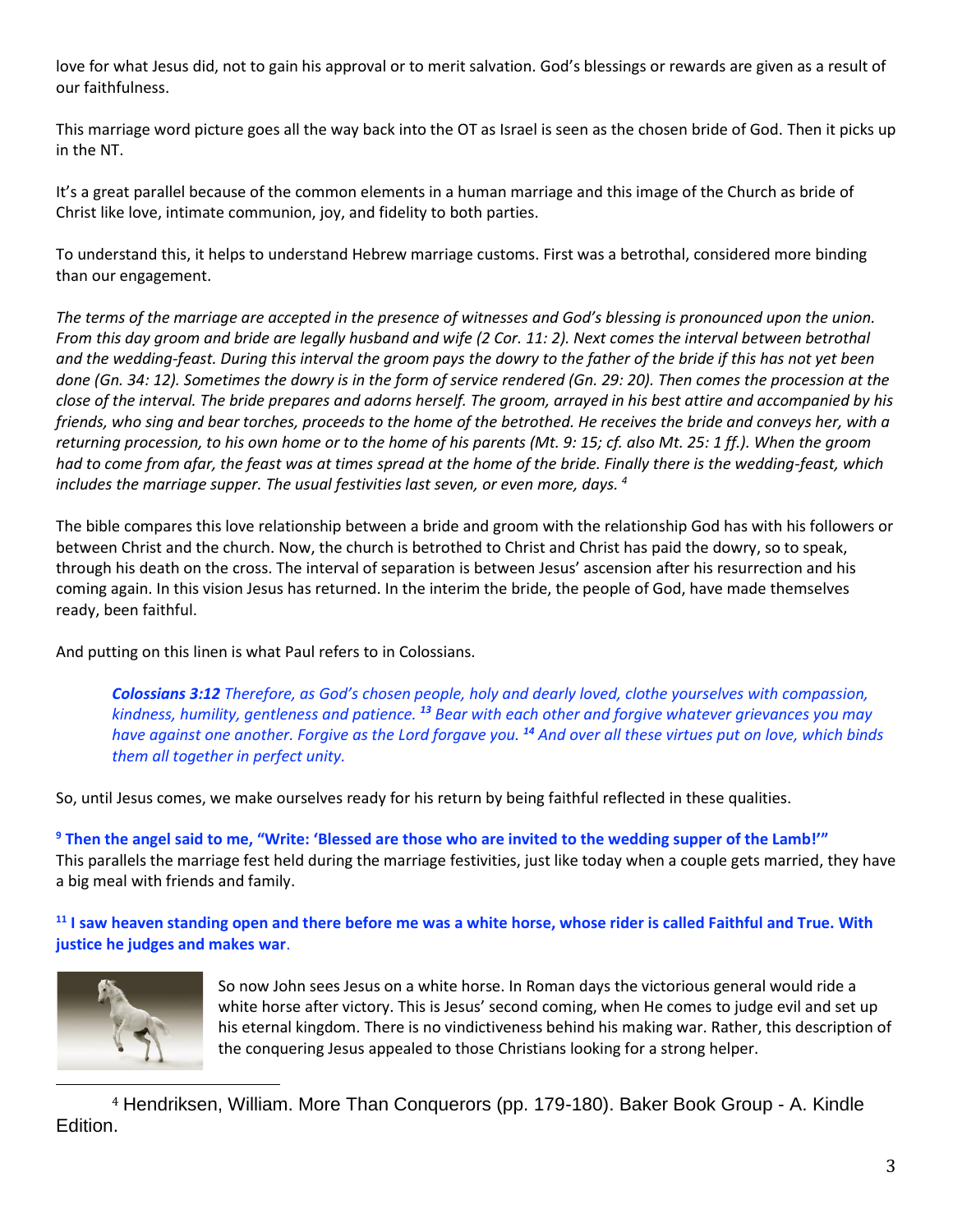What follows is a description of His character.

Faithful and true. Faithful means he can be trusted, absolutely. True means that there is no falsehood in Jesus.

Justice. Justice was perverted in John's time and graft and bribery were common. But when Jesus comes heh will exercise his power with perfect justice.

Although the rider is not named, it's clear that it is Jesus.

### **<sup>12</sup> His eyes are like blazing fire, and on his head are many crowns.**

His eyes as blazing fire means that He is all powerful knows all and will miss nothing as he dispenses justice. The many crowns on his head may seem a bit odd but in John's time kings would wear more than one crown to show that he was king of more than one country. Jesus' many crowns means that He is Lord of all. His rule is all-encompassing and absolute and eternal

### **He has a name written on him that no one knows but he himself.**

This may be is a way to say that no one has power over him because ancient magicians claimed that they could coerce spirits, have power of them, once they knew their names. It may indicate the transcendent quality of Christ, that in the very nature of Jesus some things lie beyond human understanding.

### **<sup>13</sup> He is dressed in a robe dipped in blood, and his name is the Word of God.**

This blood on his robe reminds us of his sacrificial death on the cross. He is called the Word of God because in Him God fully expresses and reveals Himself. To both Jew and Greek 'the Word of God' pointed to what was supremely important and supremely significant<sup>5</sup>

### **<sup>14</sup> The armies of heaven were following him, riding on white horses and dressed in fine linen, white and clean.**

As this final battle is about to ensue (and there is no question who wins), Jesus brings his army that could be angles, or the martyrs, or Christians or all of them.



### **<sup>15</sup> Out of his mouth comes a sharp sword with which to strike down the nations.**  He will conquer by the power of his word. The sword was an image for Roman might.

### **<sup>16</sup> On his robe and on his thigh, he has this name written: KING OF KINGS AND LORD OF LORDS.**

His name was written on the skirt of Christ's robe, lying over his leg, as he rode upon the white horse. It singles him out as the greatest of all rulers, the universal King.<sup>6</sup>

And what follows is the total destruction and death of evil described like vultures who fly around dead things waiting for their feast.

## **19 Then I saw the beast and the kings of the earth and their armies gathered together to make war against the rider on the horse and his army.**

This is the final battle of the end times. Remember the beast represents the persecuting powers of world powers in opposition to God. So, as we approach the end times, anti-Christian forces gather against Christ yet they will be totally routed and these evil forces are described as being thrown into a fiery lake of burning sulphur. And in the next chapter satan is fully deposed. Love defeats evil once and for all and the next chapter details it.

<sup>5</sup> Morris, L. (1987). *[Revelation: an introduction and commentary](https://ref.ly/logosres/tntc87reus?ref=Bible.Re19.13&off=1415&ctx=or+the+divine+name.+~To+both+Jew+and+Gree)* (Vol. 20, p. 220). Downers Grove, IL: InterVarsity Press.

<sup>6</sup> Barclay, W. (2004). *[Revelation of John](https://ref.ly/logosres/ndsb87rev02?ref=Bible.Re19.14-16&off=2092&ctx=atues+on+the+thigh.+~It+seems+clear+that+)* (Vol. 2, p. 206). Louisville, KY; London: Westminster John Knox Press.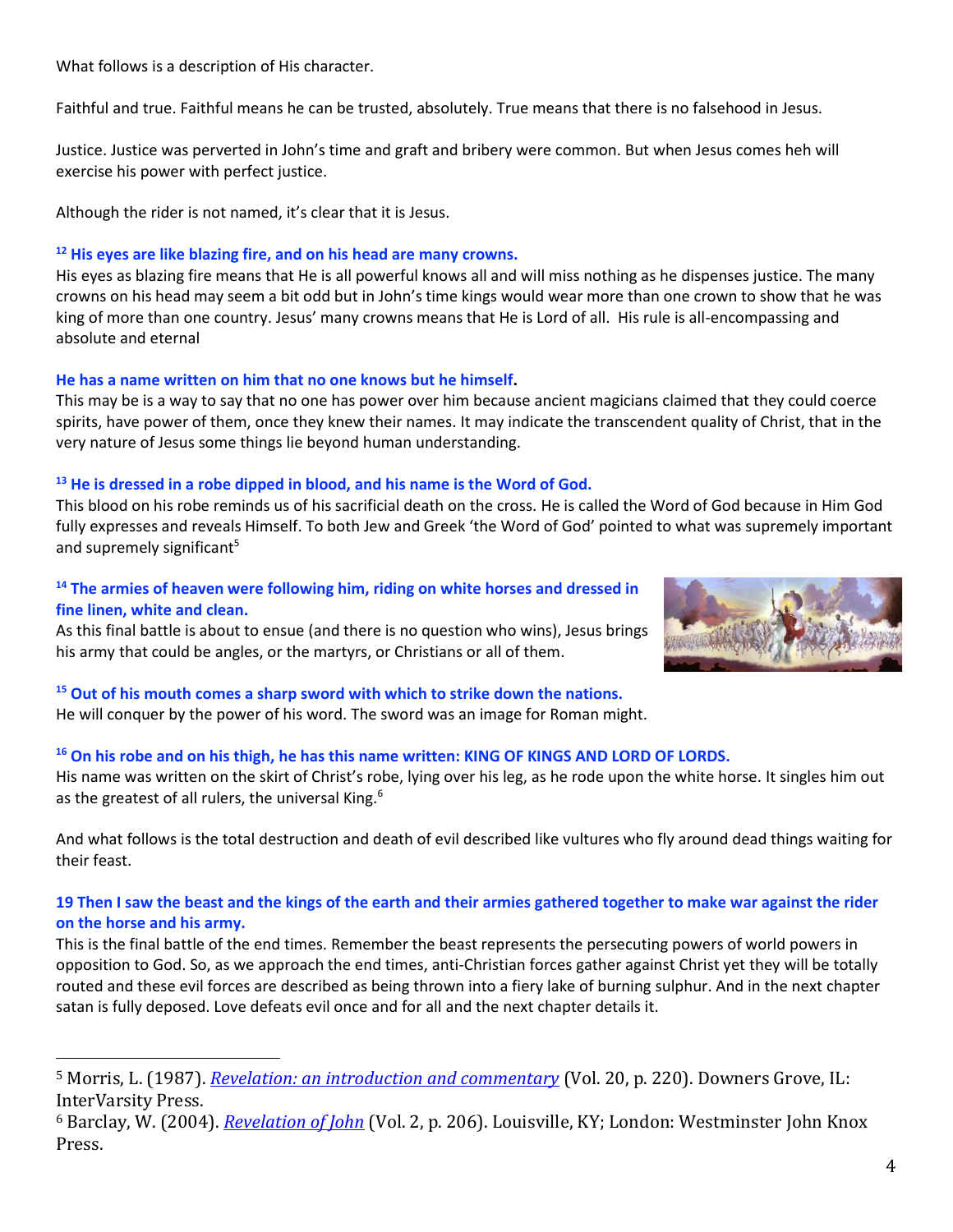Let's go back to our big idea. Big idea: Jesus Embodies 5 Qualities We All Need in a Friend

You may think, where are you going to get Jesus as a friend from this? I'm going to show you.

## **Our Friend Jesus is a friend who…**



#### **1…is gentle as a Lamb**

In this chapter he is called a lamb, one of the most common images in the bible for Jesus. Lambs were used in sacrifices in the temple and Jesus was the perfect ultimate lamb. A common phrase we use to describe someone or something that is gentle is, gentle as a lamb.

We want a friend to be gentle and kind with us, right?

Isiah gives us a powerful word picture of this idea when he writes,

*He will not crush the weakest reed or put out a flickering candle. (Is 42.3, NLT)*

Jesus is as gentle as a lamb.

## **Our Friend Jesus is a friend who…**



### **2…is generous with what He has.**

In this vision John describes believers at a banquet, a wedding supper, picturing the generosity of Jesus to share his bountiful blessings with us and picturing his presence with us.

Don't we all want a friend is generous with us? Not just with their stuff, but with their time and their presence?

Jesus is a generous friend. He blesses us here on earth and will do so in heaven. And he is always available to be generous with his presence to meet us where we are.

*Psalm 23:4 Even though I walk through the valley of the shadow of death, I will fear no evil, for you are with me; your rod and your staff, they comfort me.*

Jesus is a generous with what He has.

## **Our Friend Jesus is a friend who…**



### **3…is a promise keeper** to us.

Several of this chapter's descriptions speak to Jesus as faithful to his promises and to his word. He is called faithful and true. He is called the word of God. John describes a sword coming from his mouth that reminds us of his words and promises.

*2 Corinthians 1:20 NLT For all of God's promises have been fulfilled in Christ with a resounding "Yes!"*